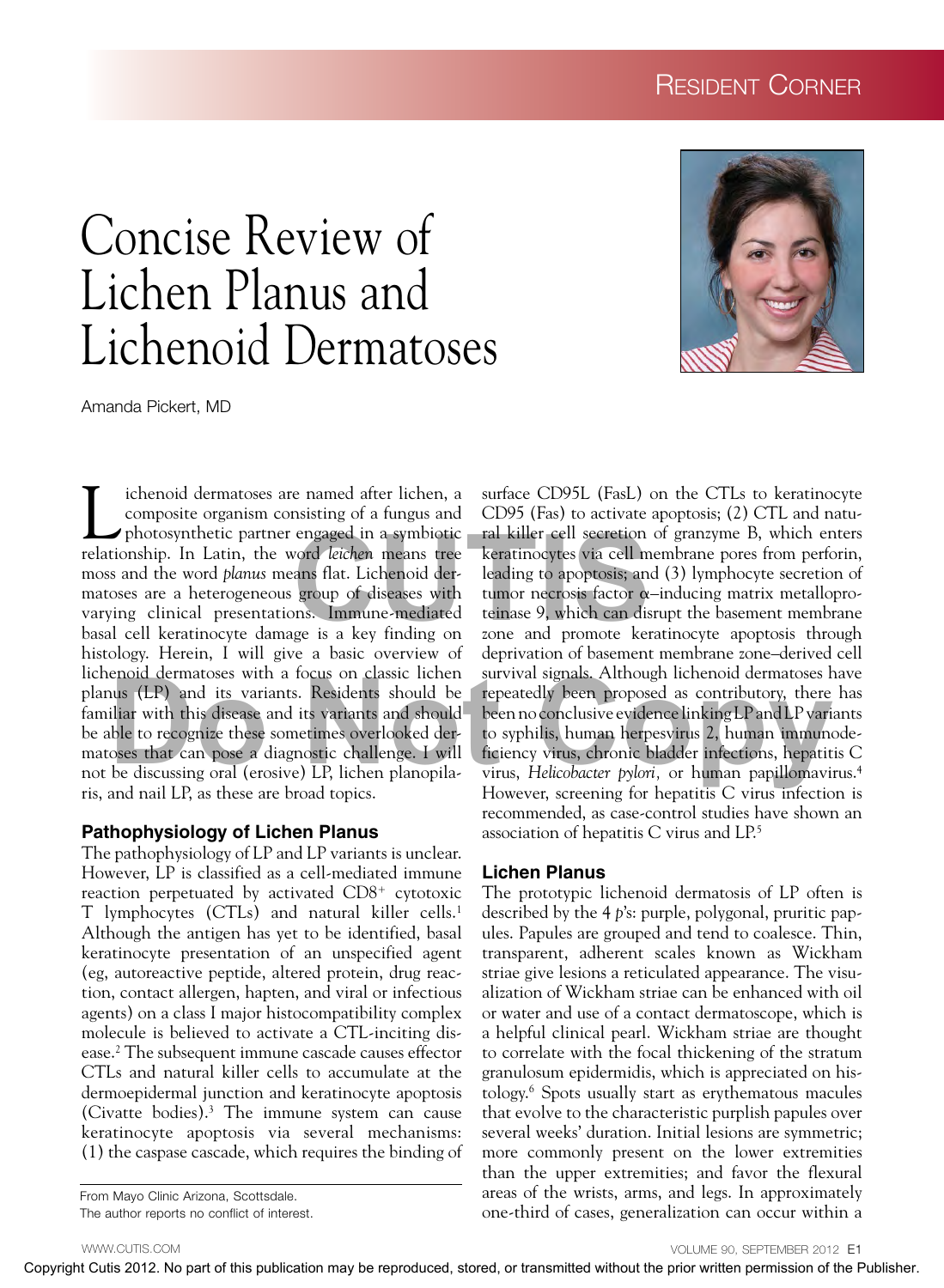few months of the initial outbreak.6 Spots usually heal with hyperpigmentation. The duration of LP is variable but oral (erosive), hypertrophic, and nail variants of LP tend to be more recalcitrant. Ulcerative lesions usually present on the mucous membranes, glans penis, and vulva. Oral (erosive) LP, anogenital LP, and vulvovaginal LP are special forms of LP. Atrophic LP is common on the lower extremities and may represent a resolving phase of LP.

### **Familial LP**

There are fewer than 200 cases of familial LP reported in the literature.7-9 Oftentimes this disease is more severe and protracted and presents with erosive, linear, or ulcerative patterns, usually affecting several family members. Familial LP has been associated with HLA-B7, HLA-A3, HLA-B18, and HLA-Cw8, though there have been mixed results.7-9 The existence of familial LP has purported to support the hypothesis that genetic factors are of etiologic importance in LP.

#### **Lichen Nitidus**

Lichen nitidus has a predilection for children and usually presents in the upper extremities, chest, abdomen, and male genitalia.6 Lichen nitidus has its own unique picturesque histology, often described as ball-and-claw pattern. Generalized lichen nitidus is rare and has been reported in association with genetic syndromes, such as Down syndrome.10

#### **Lichen Striatus**

Lichen striatus is described as a benign self-limited dermatosis, primarily affecting adolescent children. Classically, it arises suddenly as crops of pink-tan papules often on the extremities and along the lines of Blaschko.6 Digital involvement may be associated with a nail dystrophy. A deep perivascular and perieccrine infiltrate with granulomatous inflammation on histology is not uncommon.

### **Annular LP**

Annular LP is a rarely reported variant of LP seen in approximately 10% of cases.6 There often is an arcuate grouping of papules or rings with central clearing and hyperpigmentation. This dermatosis more commonly presents in darker skin types and on the penis and/or scrotum. I have seen several pediatric patients with generalized dramatic disease. Postinflammatory hyperpigmentation can be notable and is difficult to treat.

#### **Inverse LP**

Inverse LP is a clinical variant of LP with lesions appearing in the axillae, groin, and inframammary

regions. Patients also may have classic LP at other anatomic locations. Hyperpigmented macules and patches usually are present on clinical presentation. Histopathology can show evidence of epidermal atrophy and pigment incontinence.

## **Hypertrophic LP**

Hypertrophic LP most commonly presents on the extremities (eg, shins). The disease is extremely pruritic and is associated with chronic venous insufficiency. Hypertrophic LP often is confused both clinically and histologically with squamous cell carcinoma. The clinical course of hypertrophic LP is more chronic than other LP variants.

#### **Vesiculobullous LP**

Vesiculobullous LP is a rare variant of LP. It presents with vesicles or bullae within lesions caused by intense inflammation, and it is the clinical equivalent of Max-Joseph spaces, which is a subepidermal cleft formed by acantholysis or hydropic degeneration of basal keratinocytes on histology.6 Vesiculobullous LP should not arise from healthy-appearing skin and must be differentiated from LP pemphigoides, an LP-pemphigoid overlap syndrome. Formed by acantholysis of r<br>
basal keratinocytes on his<br>
LP should not arise from he<br>
cution for children and<br>
must be differentiated from<br>
per extremities, chest, LP-pemphigoid overlap synd<br>
<sup>6</sup> Lichen nitidus has its<br>
la

#### **Lichen Planus Pigmentosus**

Lichen planus pigmentosus most commonly occurs in individuals with Fitzpatrick skin types III and IV. Usual presentation includes brown to gray macules in sun-exposed areas of the face and neck with subsequent generalization and potential involvement of intertriginous areas. Both histologically and clinically, LP pigmentosus often appears similar to erythema dyschromicum perstans (ashy dermatosis); however, the former may be differentiated by its predilection for sun-exposed skin, intertriginous areas, and older age of onset (40–50 years).6 and has been reported in association with genetic in individuals with Fitzpatrick skin types III<br>dromes, such as Down syndrome.<sup>10</sup> IV. Usual presentation includes brown to gray n<br>les in sun-exposed areas of the face and n

### **Actinic LP**

Actinic LP also is referred to as LP subtropicus, LP tropicus, summertime actinic lichenoid eruption, LP actinicus, LP atrophicus annularis, and lichenoid melanodermatitis. This variant of LP is more common in the Middle East and most commonly occurs in young adults in the spring and summer months. It presents as hyperpigmented to red-brown papules with an annular configuration and develops on sunexposed surfaces including the face, dorsal hands, and arms.6 The clinical differential diagnosis may be similar to melasma. I have never seen a case of actinic LP.

# **Lichenoid Drug Eruptions**

There can be a long latency between drug initiation and drug eruption involving the onset of a lichenoid

WWW.CUTIS.COM

Copyright Cutis 2012. No part of this publication may be reproduced, stored, or transmitted without the prior written permission of the Publisher.